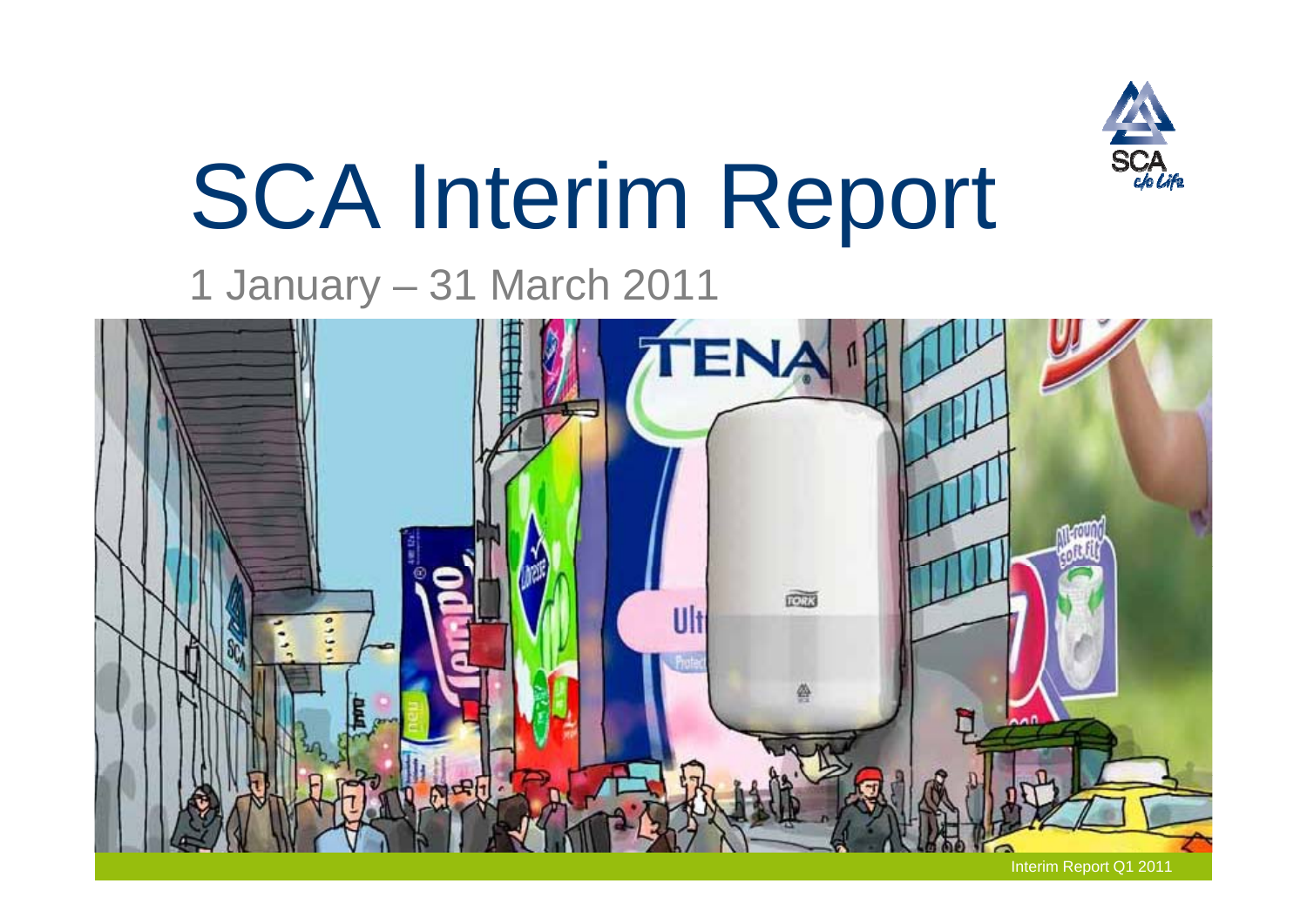# Summary – Q1 2011



## ■ Sales increased 6%\*

- **Hygiene business** 
	- ۰ Stable demand in mature markets
	- ۰ Good growth in emerging markets, 8%\*\*
- Packaging and Forest Products
	- Corrugated volumes flat, prices increased 15%
	- Publication paper volumes decreased 5%
	- ۰ Solid-wood product volumes increased 13%
- EBIT increased 10%\*\*\*
	- П Higher prices and volumes
	- П Cost savings
	- П Significantly higher raw material costs, SEK 1.3bn
	- П Negative currency impact, SEK 300m
- Profit before tax increased 10%\*\*\*
- Cash flow from current operations: SEK 353m
- *\* Adjusted for exchange rate movements and divestments*
- *\*\* Adjusted for exchange rate movements*
- *\*\*\* Excluding restructuring costs and adjusted for exchange rate movements*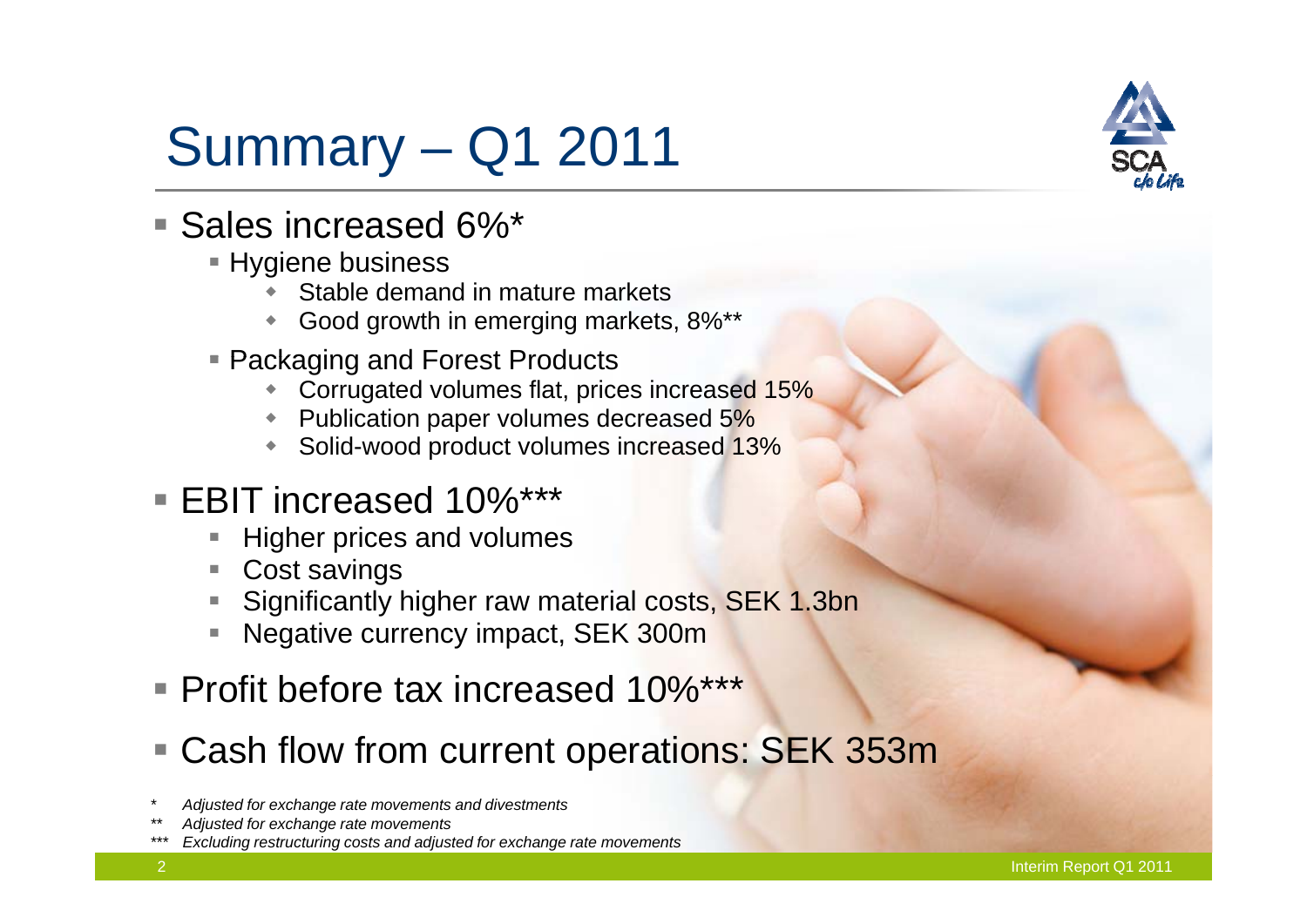

# Significantly increased raw material prices



Recovered paper - US CONDITION CONTROLLER POINT ON BASED MATERIAL



#### Recovered paper - Europe



#### $\mathcal{L}$  . The set of  $\mathcal{L}$



Interim Report Q1 2011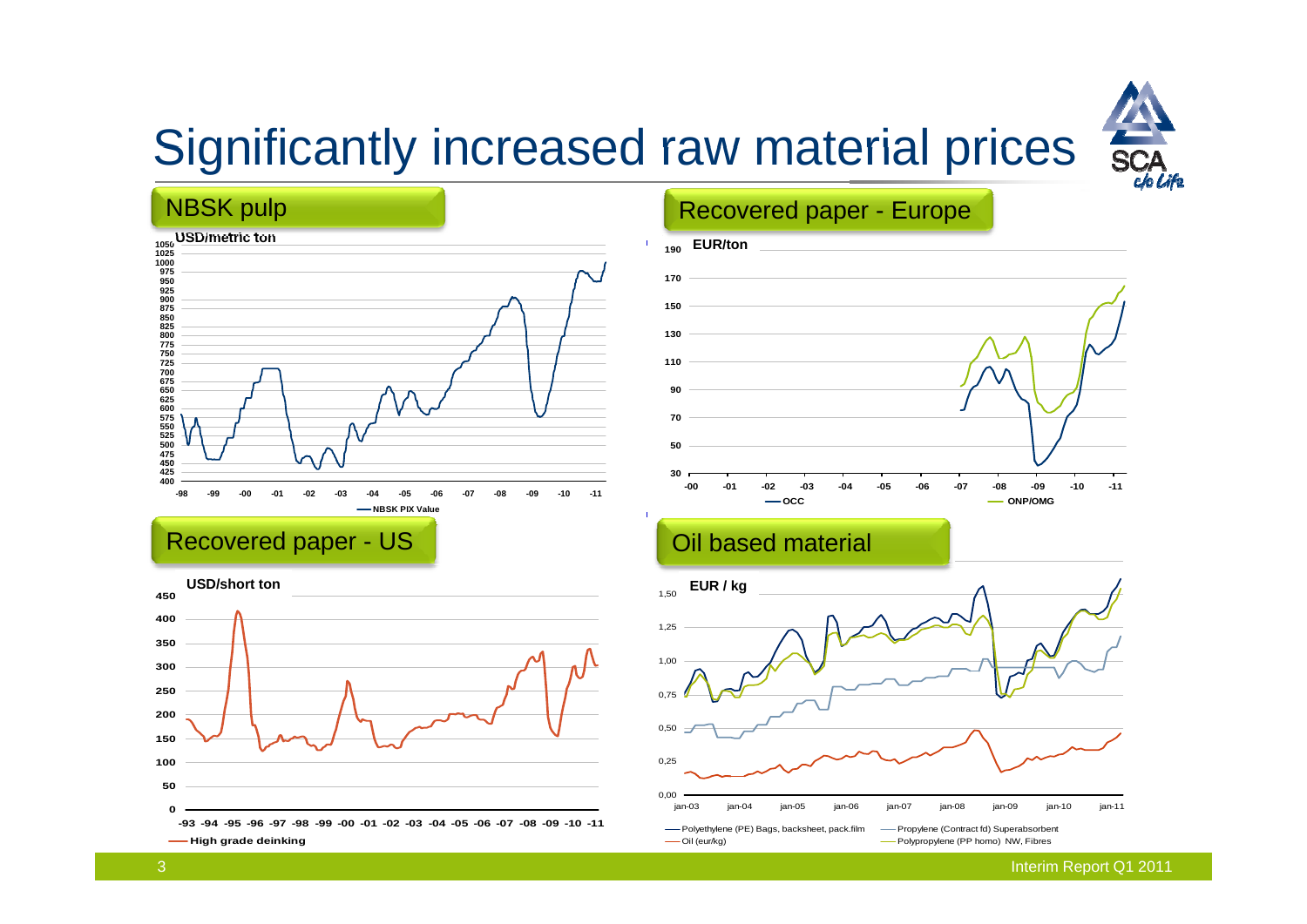

# Q1 2011 results

| <b>SEK millions</b>               | Q <sub>1</sub> | Q <sub>1</sub> |               | Change, Change,  |
|-----------------------------------|----------------|----------------|---------------|------------------|
| unless otherwise stated           | 2011           | 2010           | $\frac{0}{0}$ | $\frac{9}{6}$ ** |
| Net sales                         | 25,393         | 26,199***      | $-3$          | $6***$           |
| EBIT*                             | 2,112          | 2,027          | 4             | 10               |
| EBIT margin <sup>*</sup> $(\%)$   | 8.3            | 7.7            |               |                  |
| Profit before tax*                | 1,810          | 1,748          | 4             | 10               |
| Earnings per share (SEK)          | 1.89           | 1.53           | 24            |                  |
| Cash flow from current operations | 353            | 1,148          |               |                  |
| Debt/Equity ratio                 | 0.49           | 0.57           |               |                  |

*\*Adjusted for Packaging restructuring costs in 2010*

*\*\* Adjusted for exchange rate movements*

*\*\*\* Net sales from SCA recycling business have been reclassified to other income with retroactive adjustment from 2010*

*\*\*\*\* Adjusted for exchange rate movements and divestments*

Interim Report Q1 2011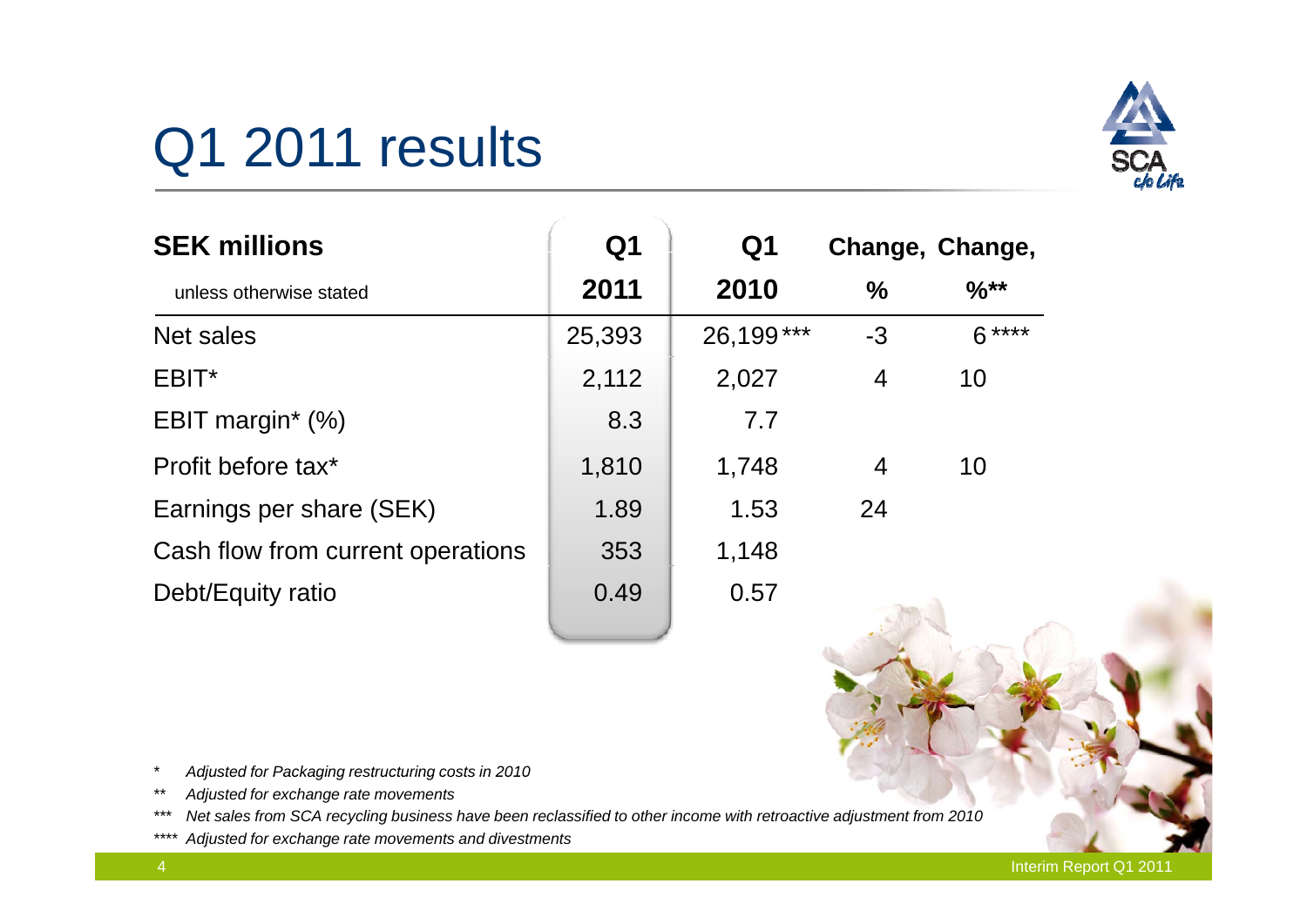# Q1 2011 vs. Q4 2010

**Summary** 

## ■Group

- ٠ ◆ Sales decreased 3%\*
	- •Seasonally lower volumes
	- •Higher prices
- ٠ EBIT decreased 16%\*
	- •Seasonally lower volumes
	- •Increased raw material and energy costs, SEK 300m
	- •Negative currency impact
- ٠ ◆ Profit before tax decreased 17%\*

#### Business areas

- ۰ Personal Care, EBIT decreased 19%\*
	- Seasonally lower volumes
- $\begin{array}{c} \bullet \\ \bullet \end{array}$  Tissue, EBIT decreased 18%\*
	- Seasonally lower volumes
- $\ddot{\bullet}$  Packaging, EBIT decreased 9%\*
	- •Significantly higher raw material cost
	- •Higher prices and volumes
- $\ddot{\bullet}$ ◆ Forest Products, EBIT decreased 16% orest Products, EBIT decreased 16%<br>• Higher raw material costs
	- Higher raw material costs
- *\* Adjusted for exchange rate movements*



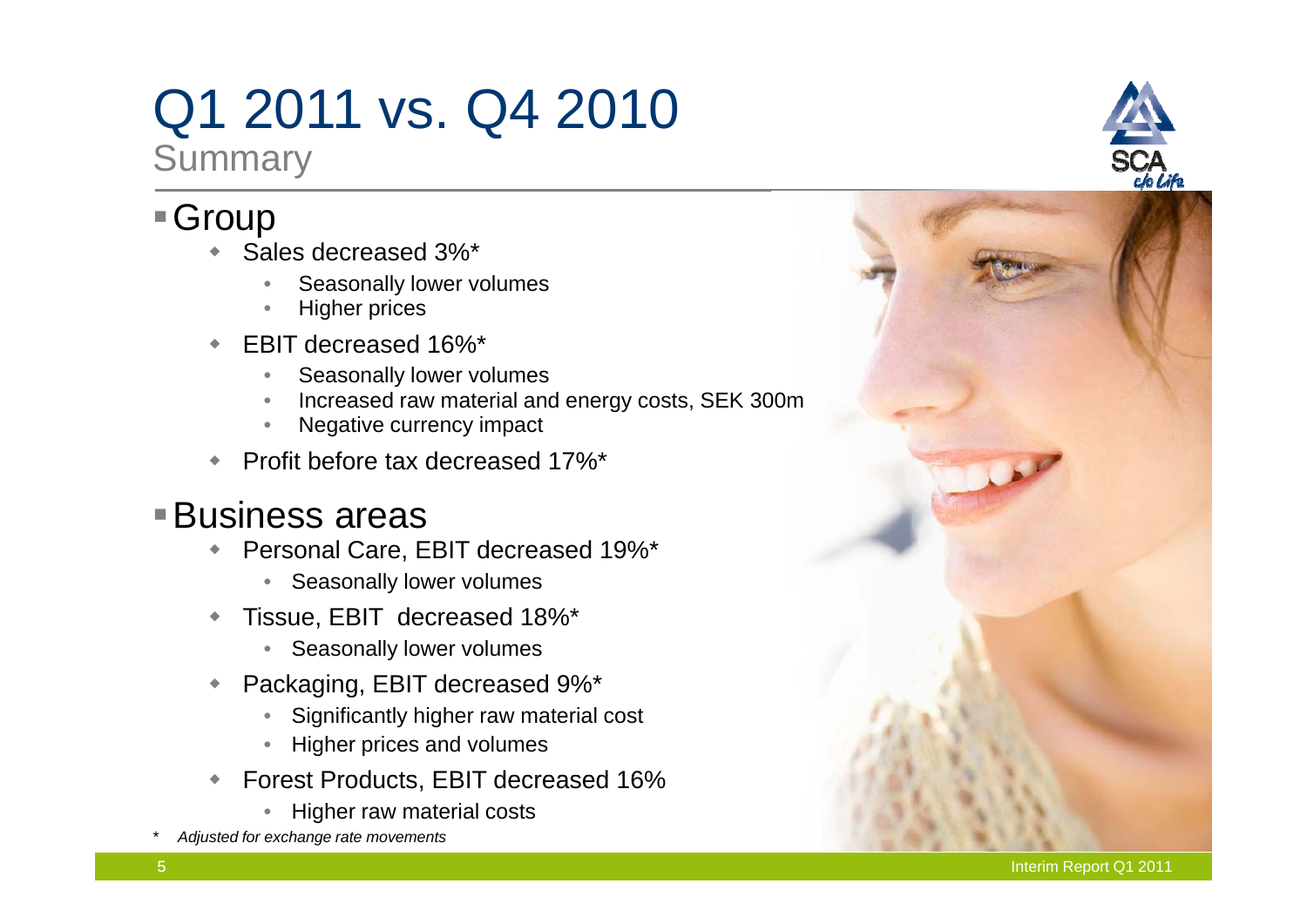# Personal Care Q1 2011 vs. Q1 2010





**Sales decreased 5% (+3%\*) (+3% )**

- $\blacklozenge$ Incontinence care increased 3%\*
- ۰ Baby diapers increased 5%\*
- $\blacklozenge$ Feminine care increased 1%\*
- $\blacklozenge$  Emerging markets increased 8%\*
	- •Incontinence care 4%\*
	- $\bullet$ Baby diapers 14%\*
	- Feminine care 2%\*

#### **EBIT decreased by 21% (-15%\*)**

- Significantly higher raw material cost
- Increased market activities \_\_\_\_\_\_\_
- **+ Higher volumes**
- Negative currency impact



*\* Adjusted for exchange rate movements*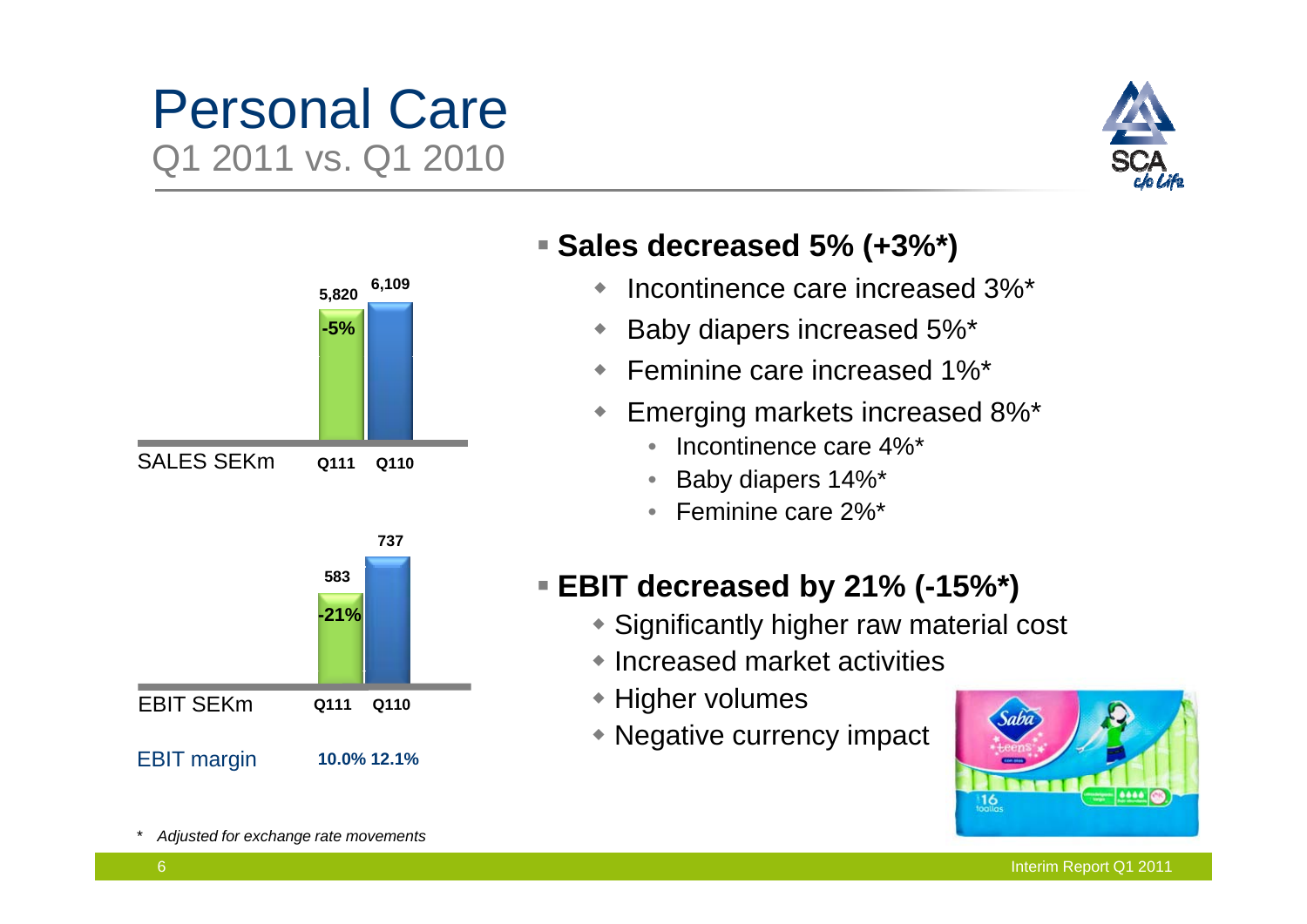# **Tissue** Q1 2011 vs. Q1 2010





*\* Adjusted for exchange rate movements*

#### **Sales decreased by 5% (+4%\*) (+4% )**

- Consumer tissue increased 2%\*
- AFH tissue increased 7%\*
- Emerging markets increased 8%\*
	- Consumer tissue increased 8%\*
	- AFH tissue increased 9%\*

#### **EBIT decreased by 12% (-5%\*)**

- Significantly higher raw material costs
- Higher prices
- Negative currency impact

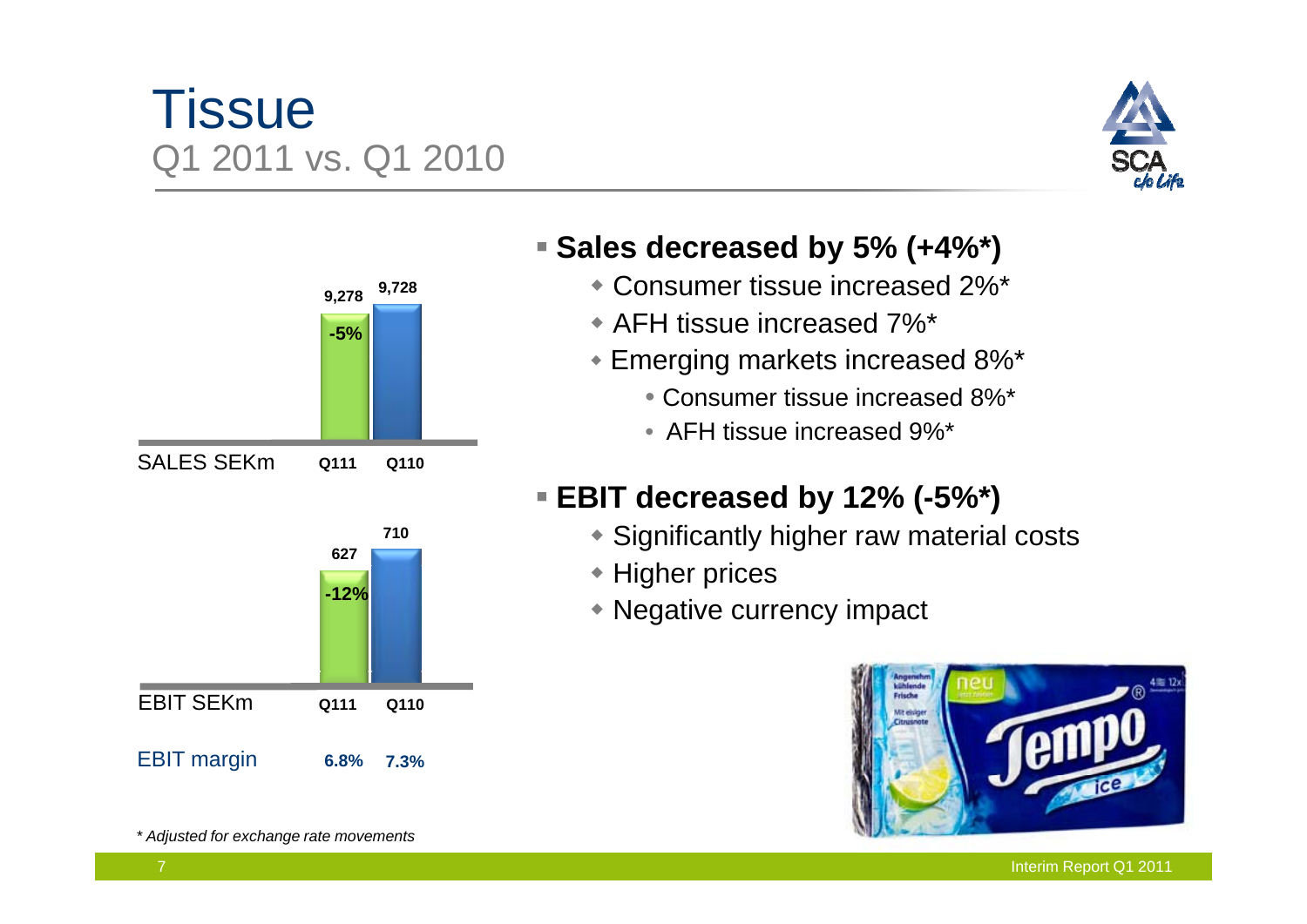# **0%\*6,697 6,730**

# Packaging Q1 2011 vs. Q1 2010

 $SALES SEKm$  Q111 Q110 **480150%\*\*192\*\***

EBIT margin **7.2% 2.9%\*\***

EBIT SEKm

*\* Adjusted for exchange rate movements, divestments and closures*

**Q111 Q110**

*\*\* Excluding restructuring costs*

#### **Sales flat (+15%\*)**

• Higher prices and volumes

### **EBIT increased to SEK 480m (SEK 192m\*\*)**

- Higher prices and volumes
- **Q111** Q110 Savings from restructuring program
	- Significantly higher raw material costs
	- Negative currency impact



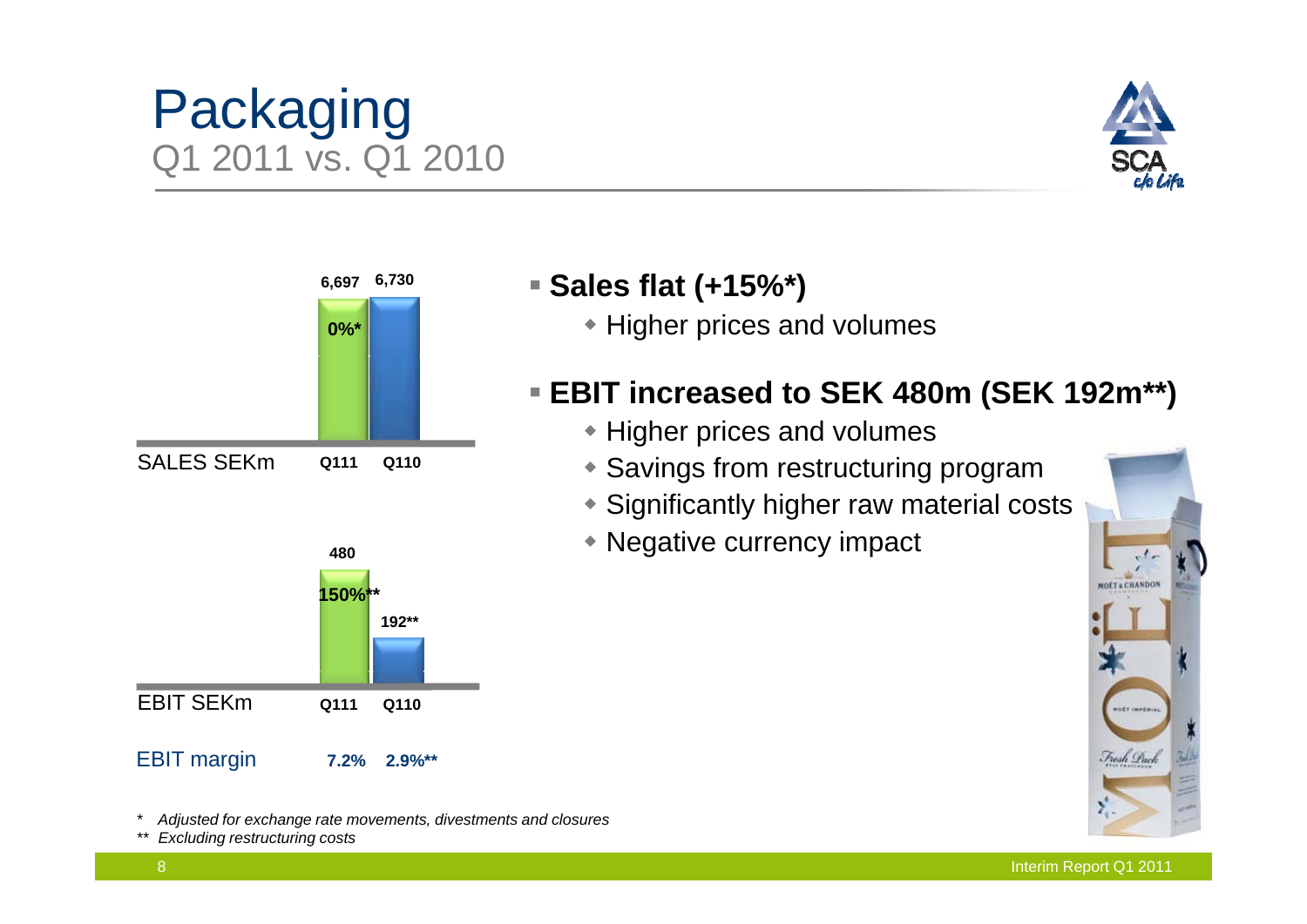# Forest Products Q1 2011 vs. Q1 2010





#### **Sales flat (+2%\*) 4,1104,110 (+2% )**

*Publication papers, lower sales*

- Higher prices
- Lower volumes
- Negative currency impact
- *Solid-wood products and Pulp, higher sales*
	-

#### **EBIT increased 2%**

- $\overline{z}$  + Higher prices
	- Higher raw material costs
	- Negative currency effect



**495 4872%**EBIT margin **12.0% 11.8%** EBIT SEKm**Q111 Q110** 

*\* Adjusted for exchange rate movements*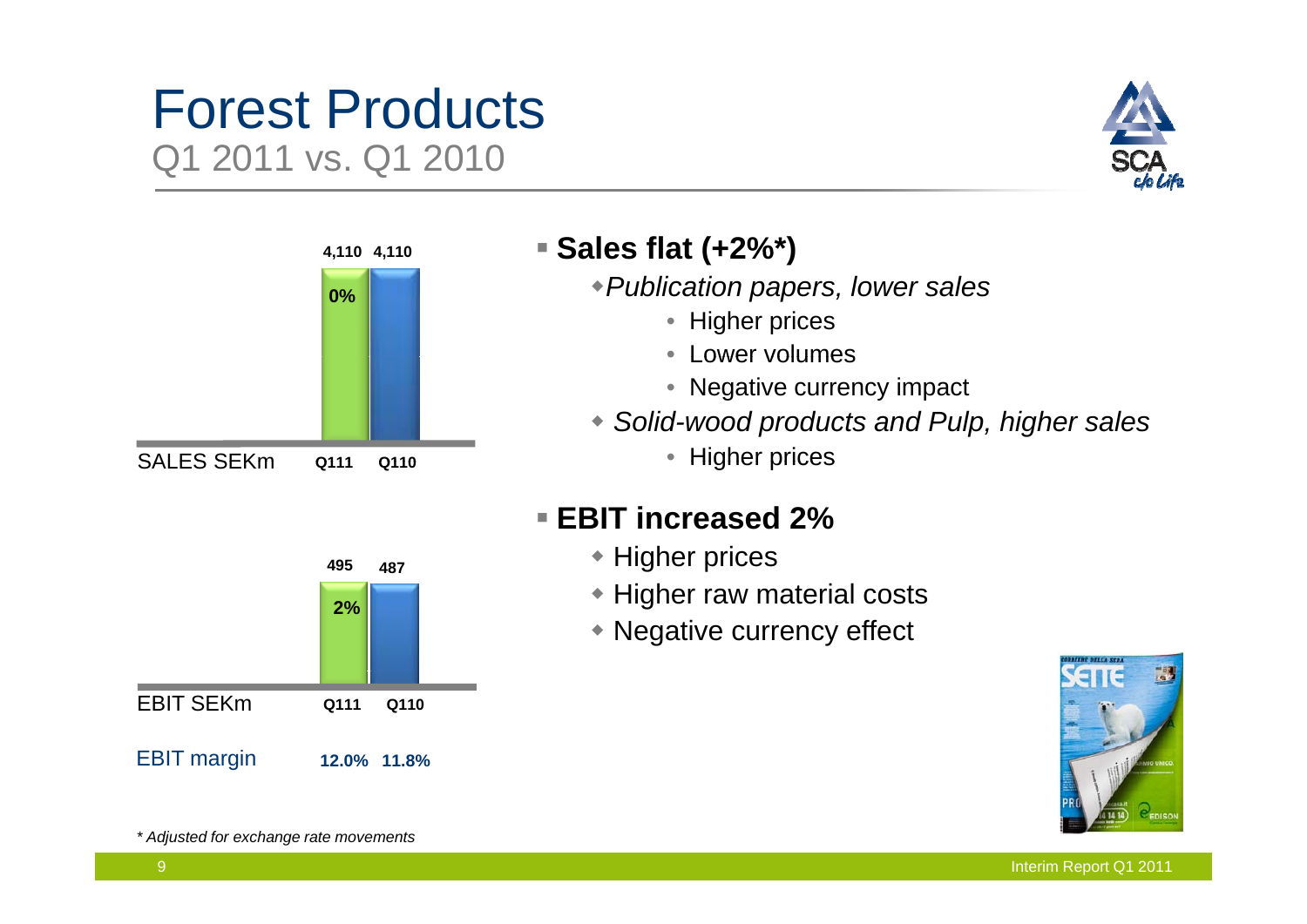



- Good demand for all businesses
- Good growth in Emerging markets for Hygiene businesses
- Continued high raw material costs
- **Increasing corrugated prices**
- Price increases for Personal Care, Tissue and publication papers during H2







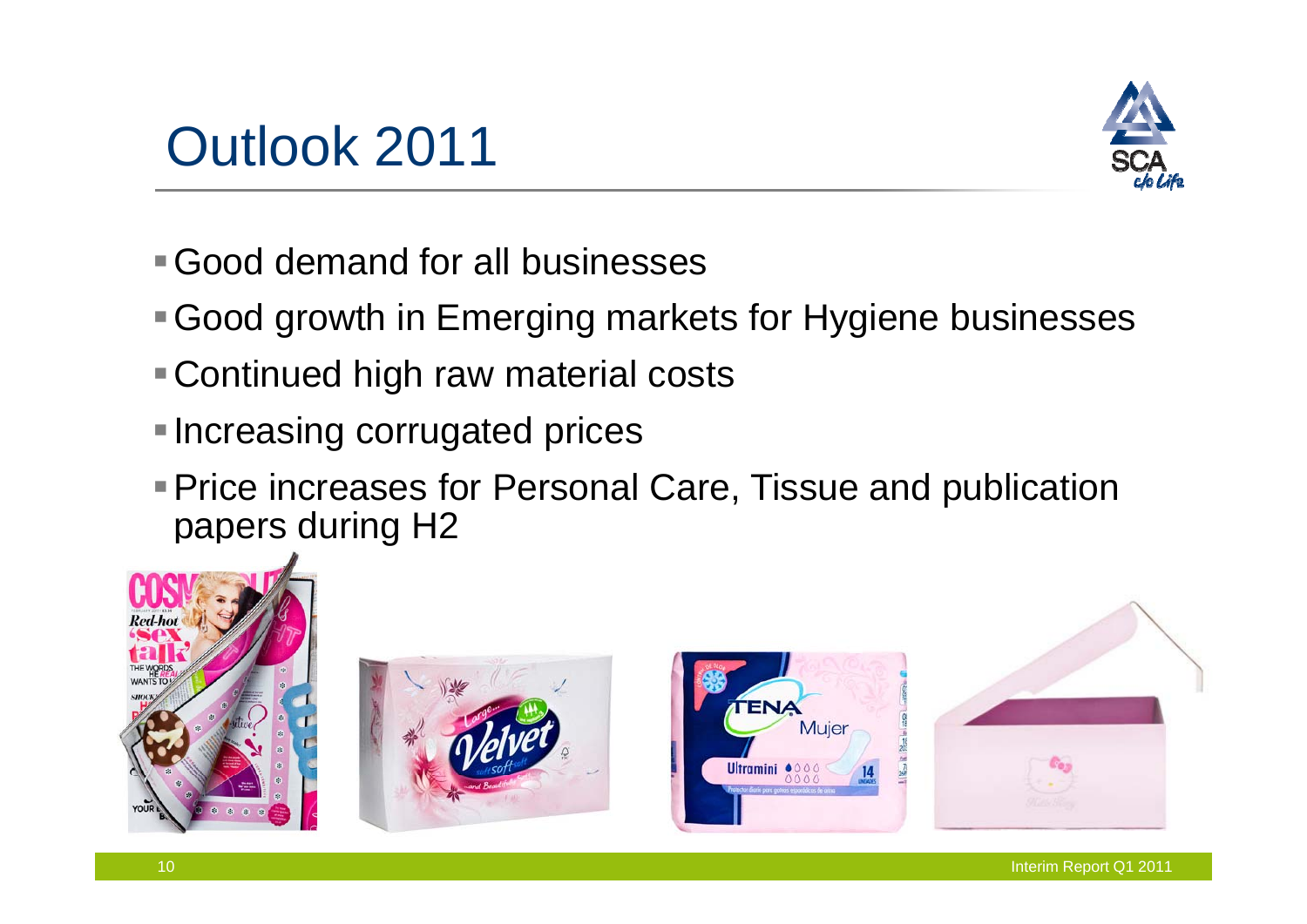

# Q & A